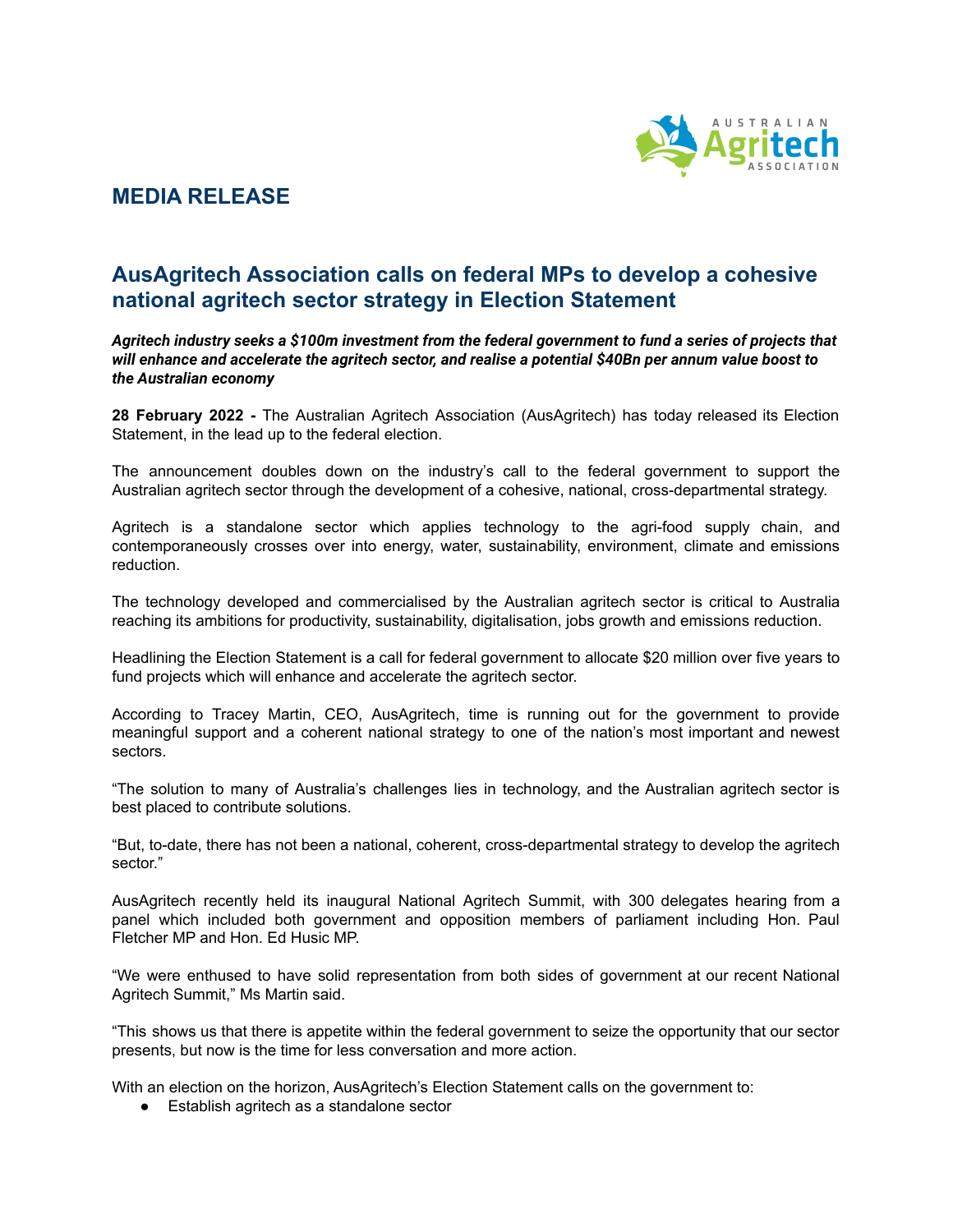- Develop a coherent national strategy with industry to grow the sector
- Drive a cross departmental approach with industry to facilitate agritech
- Agree a strategy with the agritech sector for continued direct investment
- Evolve tax policy that supports real co-investment in agritech

"Whoever wins the election, must address these questions quickly and directly," Ms Martin said.

The AusAgritech 2022 Federal Election Statement provides further clarity on how federal government needs to step up to ensure that we future proof Australia through meeting our productivity and sustainability targets.

Read it in full here: <https://ausagritech.org/policy/2022-federal-election/>



Ongoing endorsements for AusAgritech's Election Statement can be found here - [https://ausagritech.org/policy/2022-federal-election/](https://protect-eu.mimecast.com/s/_lK2Cjqw8I3MEDZ8fWlMBx?domain=ausagritech.org)

**- ENDS -**

**Media enquiries** Kara-Glenn Worth Marketing & Membership Engagement Manager, Australian Agritech Association +61 419 704 699 | [marketing@ausagritech.org](mailto:marketing@ausagritech.org)